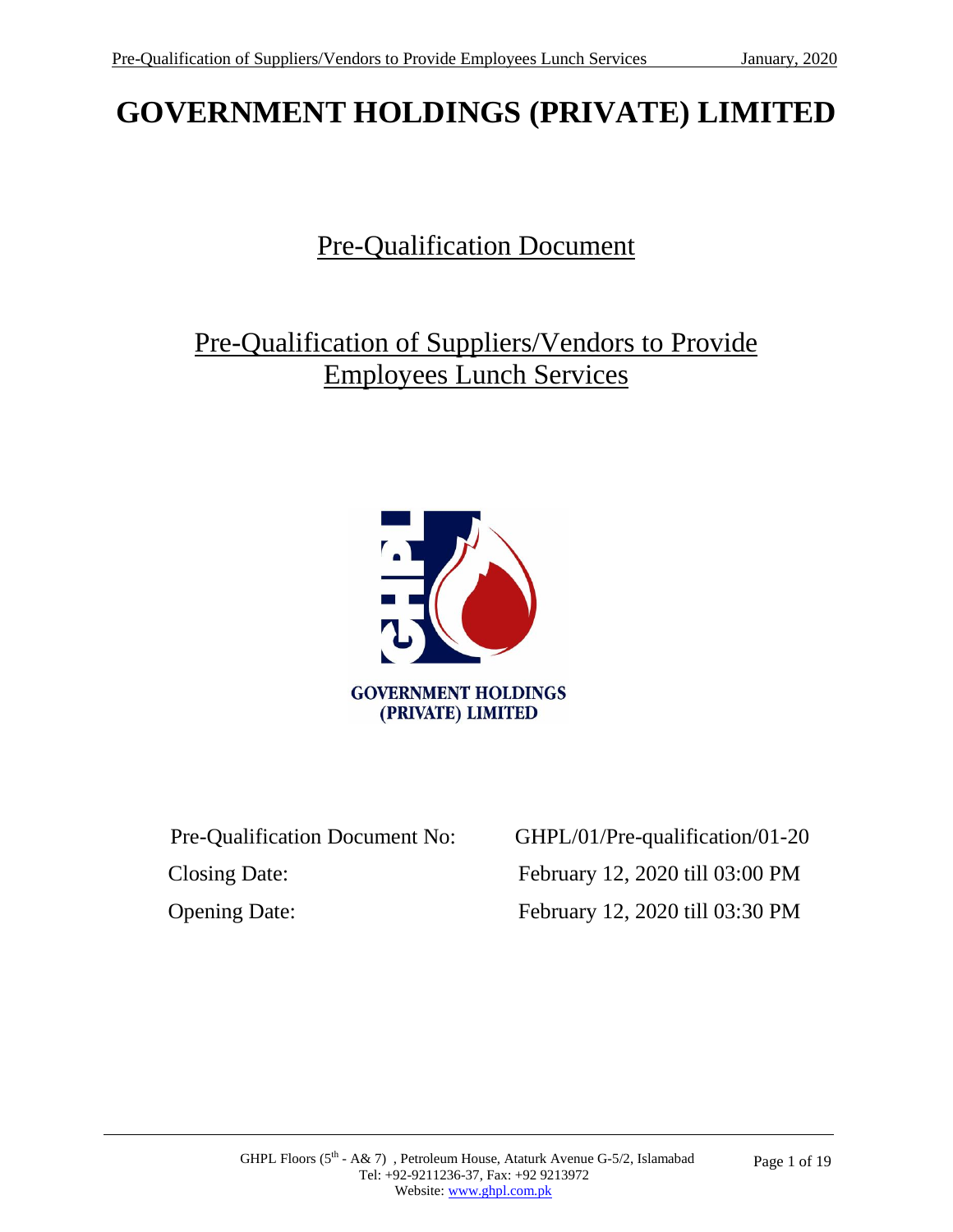#### **TABLE OF CONTENTS**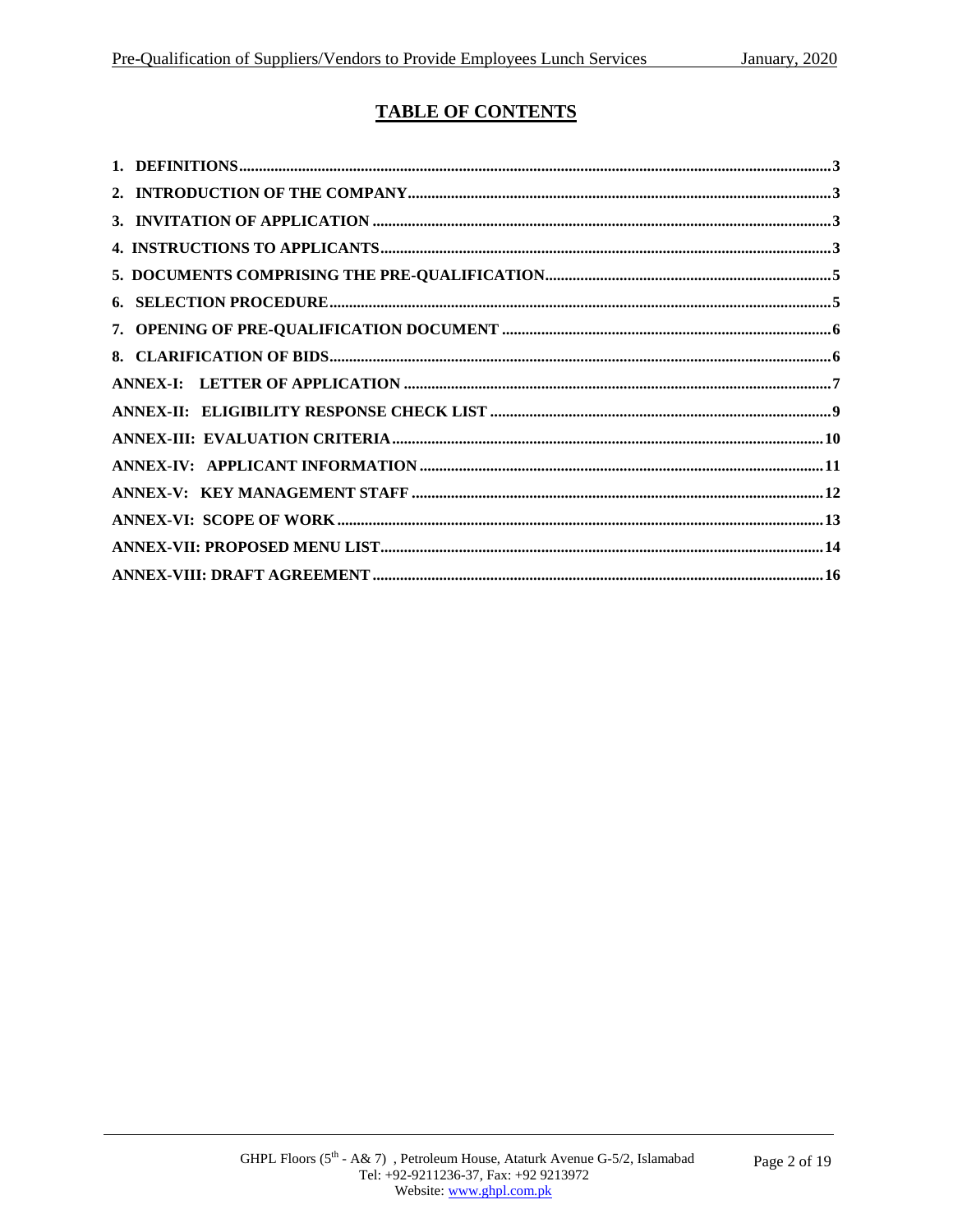#### **1. DEFINITIONS**

In these pre-qualification documents, unless there is anything repugnant in the subject or context:

- 1.1 "Annexure" means any of the Performa/template defined in this Pre-Qualification Document.
- 1.2 "Applicant" means any entity including Supplier or Vendor that has submitted an application to GHPL in accordance with this Pre-Qualification Documents.
- 1.3 "GHPL" means Government Holdings (Private) Limited. The terms GHPL & Company are used interchangeably.
- 1.4 "Pre-Qualification Document" means this pre-qualification document in respect of the pre-qualification of Suppliers providing lunch services, and as may be amended or modified in accordance with the terms hereof.
- 1.5 "Successful Applicants" means the Applicant(s) declared successful based on selection criteria.
- 1.6 PPRA means Public Procurement Regulatory Authority.

#### **2. INTRODUCTION OF THE COMPANY**

Government Holdings (Private) Limited is a Company registered under the Companies Ordinance 1984 established to manage Government of Pakistan's Working Interest in Petroleum Exploration and Production Joint Ventures. The registered office of the Company is at Floors  $(5<sup>th</sup>$ -A & 7), Petroleum House, Ataturk Avenue, G-5/2, Islamabad.

#### **3. INVITATION OF APPLICATIONS**

GHPL invites applications from experienced Suppliers/Vendors providing lunch/catering services. **Only five applicants who secure highest marks in the evaluation criteria will be**  declared as prequalified. The Applicants are expected to have extensive experience in provision of lunch/catering services to the staff of the different companies.

#### **4. INSTRUCTIONS TO APPLICANTS**

The objective of "instructions to applicants" is to provide applicants the information to submit their proposals in response to this Pre-Qualification Document, according to the requirements defined in this Pre-Qualification Document and in the same order/sequence as set forth in this document. Applicants are required to follow the below requirements for their applications:

- 4.1 Price of Pre-Qualification Documents is Rs. 500/- (Rupees Five Hundred Only) which is non-refundable. The applicants shall be required to submit the Pre-Qualification Documents fee (Rs. 500/-) in the form of a Pay Order or Demand Draft, issued by a scheduled bank, in the name of "Government Holdings (Private) Limited" at the time of application submission otherwise application will not be accepted.
- 4.2 Applicants downloading the Pre-Qualification documents by sending e-mail on [procurement@ghpl.com.pk](mailto:procurement@ghpl.com.pk) shall send an acknowledgement to GHPL. The acknowledgement shall have full contact details of its contact person. Any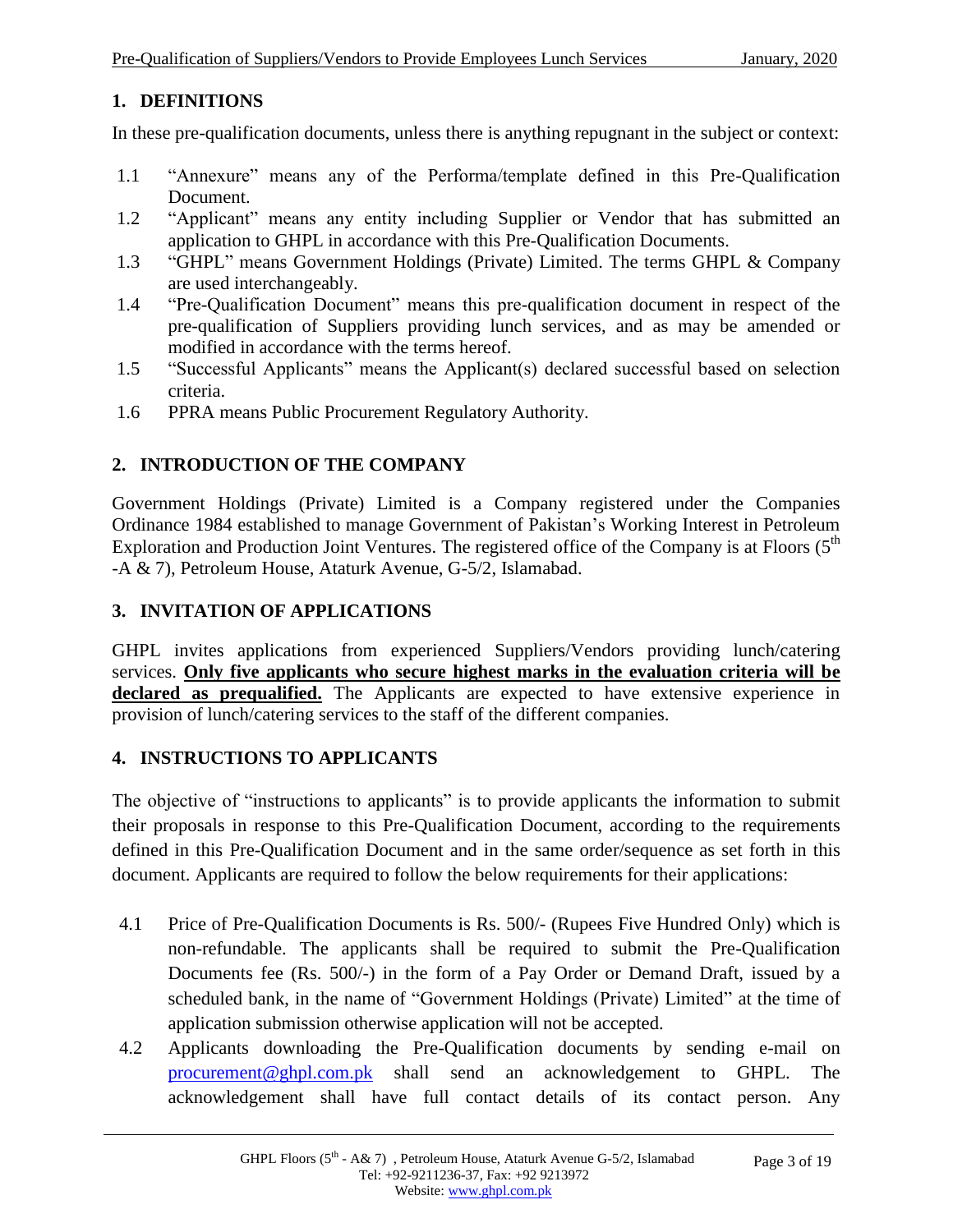Pre-Qualification of Suppliers/Vendors to Provide Employees Lunch Services January, 2020 communication/response to the clarifications shall be shared to such provided contact person. GHPL assumes no liability for non-receipt of communication/clarifications for such Applicants who do not share the required contact details. Any application without document fee will not be accepted.

- 4.3 Applicants are required to submit their applications in sealed envelope. The package shall be clearly marked as "**PRE-QUALIFICATION PROPOSAL FOR LUNCH SERVICES**" in bold and legible letters. The envelope shall be labeled with the name, address and contact number of the Applicant.
- 4.4 Applicants shall provide the following documents, in case any Applicant fails to provide the information/documents as mentioned herein, said Applicant become ineligible for prequalification:
	- i) Duly completed Application as attached (Annexure-I);
	- ii) Eligibility Response check List as attached at Annexure-II;
	- iii) Provide information as mentioned at Annexure-III;
	- iv) Provide information about applicant as per Annexure-IV; and
	- v) Provide information about key management staff as per Annexure-V.
- 4.5 The Applicants shall bear all costs/expenses associated with the preparation and submission of the applications and GHPL shall in no case be responsible/liable for those costs/expenses.
- 4.6 Each Applicant shall submit only one application, multiple application submissions shall render the Applicant disqualified.
- 4.7 GHPL may, at any time prior to the deadline for submission of the Pre-Qualification applications, on its own initiative or in response to a clarification requested by the Applicant(s), amend the Pre-Qualification Documents, on any account, for any reason. All amendment(s) shall be part of the Pre-Qualification Document(s) and binding on the Applicant(s). GHPL shall notify the amendment(s) in writing within reasonable time prior to the application submission date.
- 4.8 GHPL, in accordance with the PPRA Rules, may extend the deadline for the submission of the pre-qualification applications in which case all rights and obligations of the GHPL and the Applicants previously subject to the deadline shall thereafter be subject to the deadline as extended.
- 4.9 GHPL may, at its exclusive discretion, terminate this pre-qualification process at any stage without incurring any liability whatsoever and without assigning any reason or having to owe any explanation whatsoever.
- 4.10 The language of the applications shall be English. Any printed literature furnished by the Applicant(s) in another language shall be accompanied by an English translation which shall govern for purposes of interpretation.
- 4.11 The Applicant(s) may, by written notice served on the GHPL, modify or withdraw their applications after submission, but prior to the deadline for submission of the applications. The application(s), withdrawn after the deadline of submission of the applications and prior to the announcement of pre-qualification results shall not be allowed.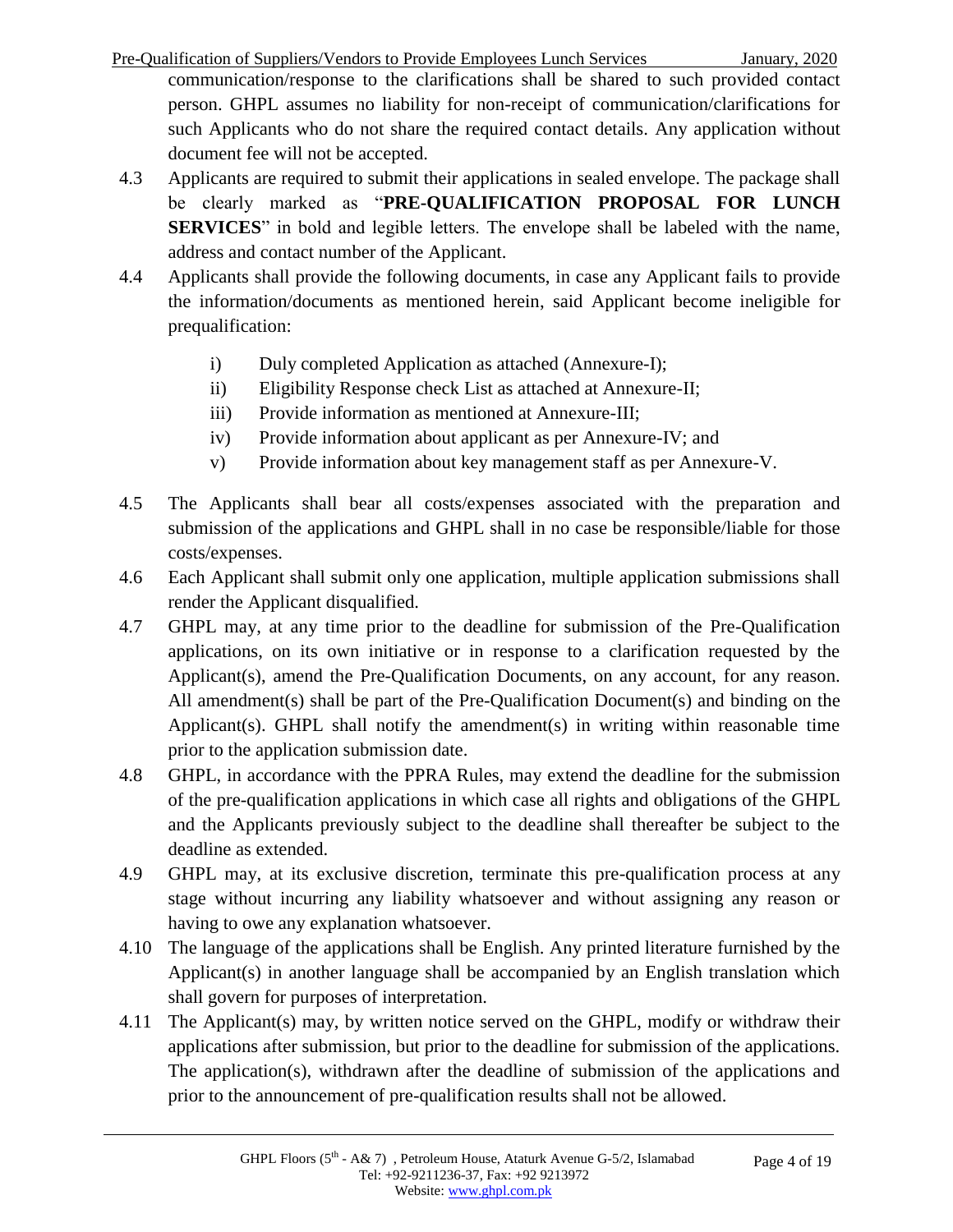#### Pre-Qualification of Suppliers/Vendors to Provide Employees Lunch Services January, 2020

- 4.12 The Application(s) may be rejected if:
	- a. The envelop of application at the time of submission is un-sealed;
	- b. Any of the information as required under clause 4.4 above is not provided by the Applicant;
	- c. The application is conditional;
	- d. The application is submitted later than the deadline for submission.
- 4.13 Queries of the Applicants, if any, for seeking clarification regarding Pre-Qualification Documents must be received in writing at procurement@ghpl.com.pk. Any query received after the timeline provided in these Pre-Qualification Documents shall not be entrained. All queries shall be responded within due time.
- 4.14 Applications are to be submitted at GHPL's Office located at Floor 5<sup>th</sup> A, Petroleum House, Ataturk Avenue, G-5/2, Islamabad on or before, February 12, 2020 at 03.00 p.m. Any applications received by GHPL after the deadline for submission of application(s) shall be returned unopened to such applicant(s). Delays in the mail/courier, delays of person in transit, or delivery of an application to the wrong office shall not be accepted as an excuse for failure to deliver an application at the proper place and time. It shall be the applicant's responsibility to determine the manner in which timely delivery of his application will be accomplished either in person, by messenger or by postal mail / courier.
- 4.15 Applications will be opened on same day at 03.30 p.m. In case the day of application submission and opening falls on a public holiday, next working day shall be considered as the deadline for the same.

#### **5) DOCUMENTS COMPRISING THE PRE-QUALIFICATION**

The pre-qualification document must provide the following documents, with complete information, establishing Applicant's eligibility and qualification:

- **Annexure-I: Letter of Application**
- **Annexure-II: Eligibility Response Check List**
- **Annexure-III: Evaluation Criteria**
- **Annexure–IV: Applicant's Information**
- **Annexure–V: Key Staff of Applicant**
- **Annexure-VI: Scope of Work**
- **Annexure–VII: Proposed Menu List**
- **Annexure-VIII: Form of Contract**

#### **6) SELECTION PROCEDURE**

- a) The applications shall be opened at the specified time and place in presence of the authorized representatives of the applicants who choose to attend.
- b) The Pre-Qualification Committee, constituted by the competent authority of GHPL, shall evaluate the applications according to the Evaluation Criteria provided herein. Any shortcoming in the documents provided in response thereto may lead to disqualification of the Applicant. Prior to the detailed evaluation, the Company will determine the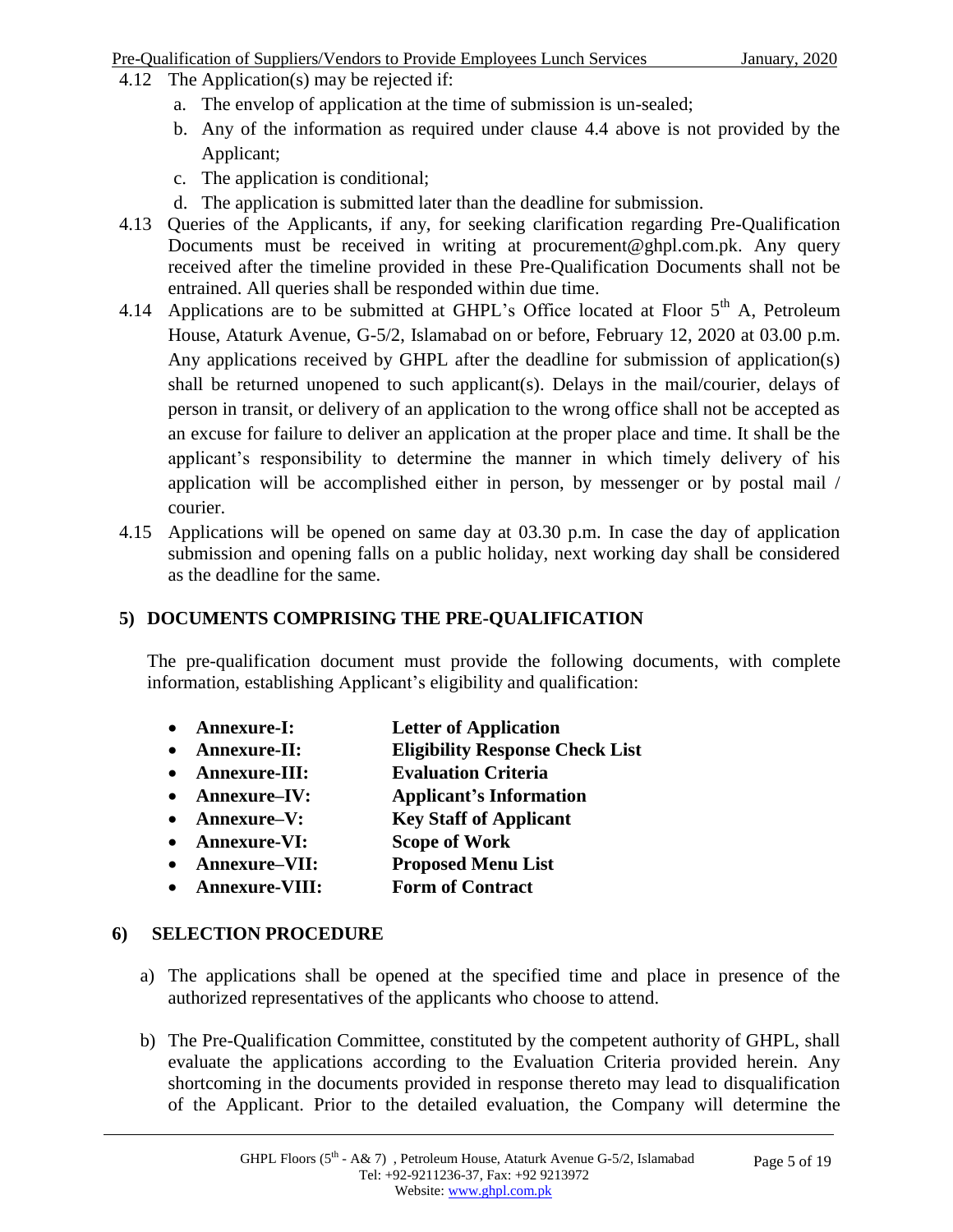Pre-Qualification of Suppliers/Vendors to Provide Employees Lunch Services January, 2020

Eligibility Response Check List of each pre-qualification document. In case the Applicant List is not conforms to all the terms and conditions as provided in Annexure-II, the Applicant shall be disqualified.

- c) The Company will carry out detailed technical evaluation as per Annexure-III of the prequalification documents so as to confirm that a document is complete in all respect and whether it conforms the requirements as set out in the Pre-qualification Document.
- d) The Company will make a panel of pre-qualified suppliers and contract will be awarded to the supplier who will provide financially lowest bid. The successful applicants shall be qualified for an initial period of three (3) years. The period may be extended for another term of three (3) years which shall be the sole discretion of GHPL. The result of the evaluation shall be communicated to all the Applicants.
- e) Each successful Applicant shall have to sign an Agreement with GHPL for the qualification period as per draft attached as Annexure-VIII.
- f) Upon unsatisfactory performance by the selected service provider, GHPL may hold bidding process amongst other pre-qualified bidders for selection of bidder based on provision of best quality Lunch services at lowest price.

# **7) OPENING OF PRE-QUALIFICATION DOCUMENT**

The Company will open all pre-qualification documents in the presence of Applicants' Representatives who choose to attend, at the time, on the date, and at the place specified in Clause 4.14 of this Document. The Applicants' Representatives who are present shall sign a sheet evidencing their attendance.

# **8) CLARIFICATION OF BIDS**

To assist in the examination, evaluation and comparison of pre-qualification document, GHPL may at its discretion ask the Applicant for clarification. The request for clarification and the response shall be in writing.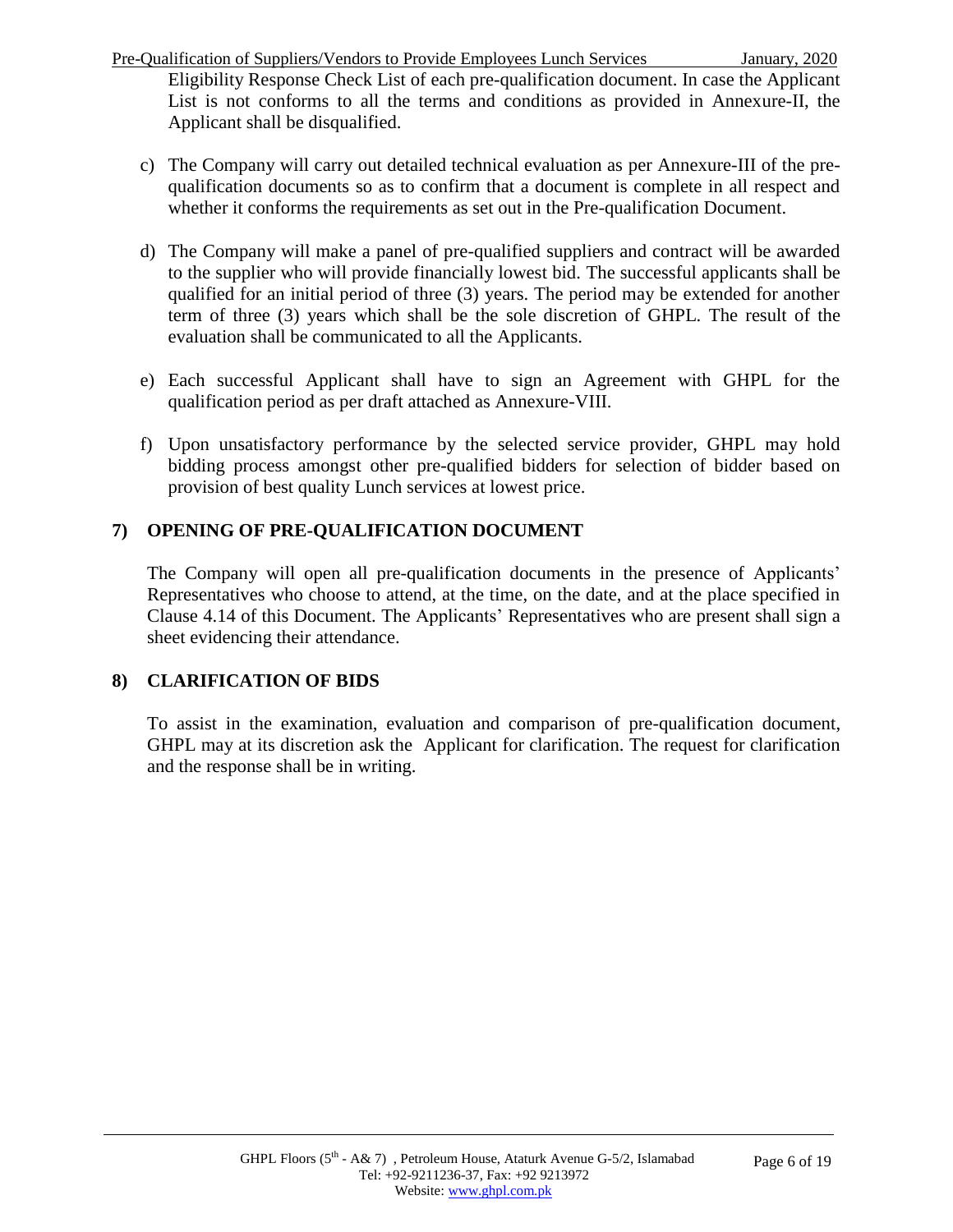#### **Annexure-I (Letter of Application)**

(Letterhead paper of the Applicant, including full postal Address, telephone no, fax no, telex no and e-mail address)

Date: …………

To: Deputy General Manager (HR & Administration)

………………………………………

[Name and address of the Company]

#### Sir,

- 1. Being duly authorized to represent and act on behalf of ……………… (hereinafter "the Applicant"), and having reviewed and full understood all the pre-qualification document information provided, the undersigned hereby applies for pre-qualification of Applicant for employees lunch services for Government Holdings (Private) Limited.
- 2. Attached to this letter are copies of original documents defining:
	- The Applicant's legal name and status;
	- The principal place of business;
	- Applicant Certificate of incorporation;
	- NTN certificate of business;
	- Sales Tax certificate of business:
	- Related work experience certificate of the Applicant;
	- Bank Statement of Applicant of at least one year confirming sound financial position of applicant.
	- Affidavit declaring that applicant is not blacklisted by any Government agency.
	- Certificate of incorporation
- 3. The GHPL and its authorized representatives are hereby authorized to conduct any inquires to verify the statements, documents and information submitted in connection with this proposal, and to seek clarification from our clients regarding any technical aspects. This Letter of Application shall also serve as authorization to any individual or authorized representative of any institution referred to in the supporting information, to provide such information deemed necessary and requested by GHPL to verify statements and information provided in this proposal, or with regard to the resources, experience, and competence of the Applicant.
- 4. GHPL may contact the following persons for further information, if needed.

| <b>General and Managerial Inquiries</b> |             |  |
|-----------------------------------------|-------------|--|
| Contact 1                               | Telephone 1 |  |
| Contact 2                               | Telephone 2 |  |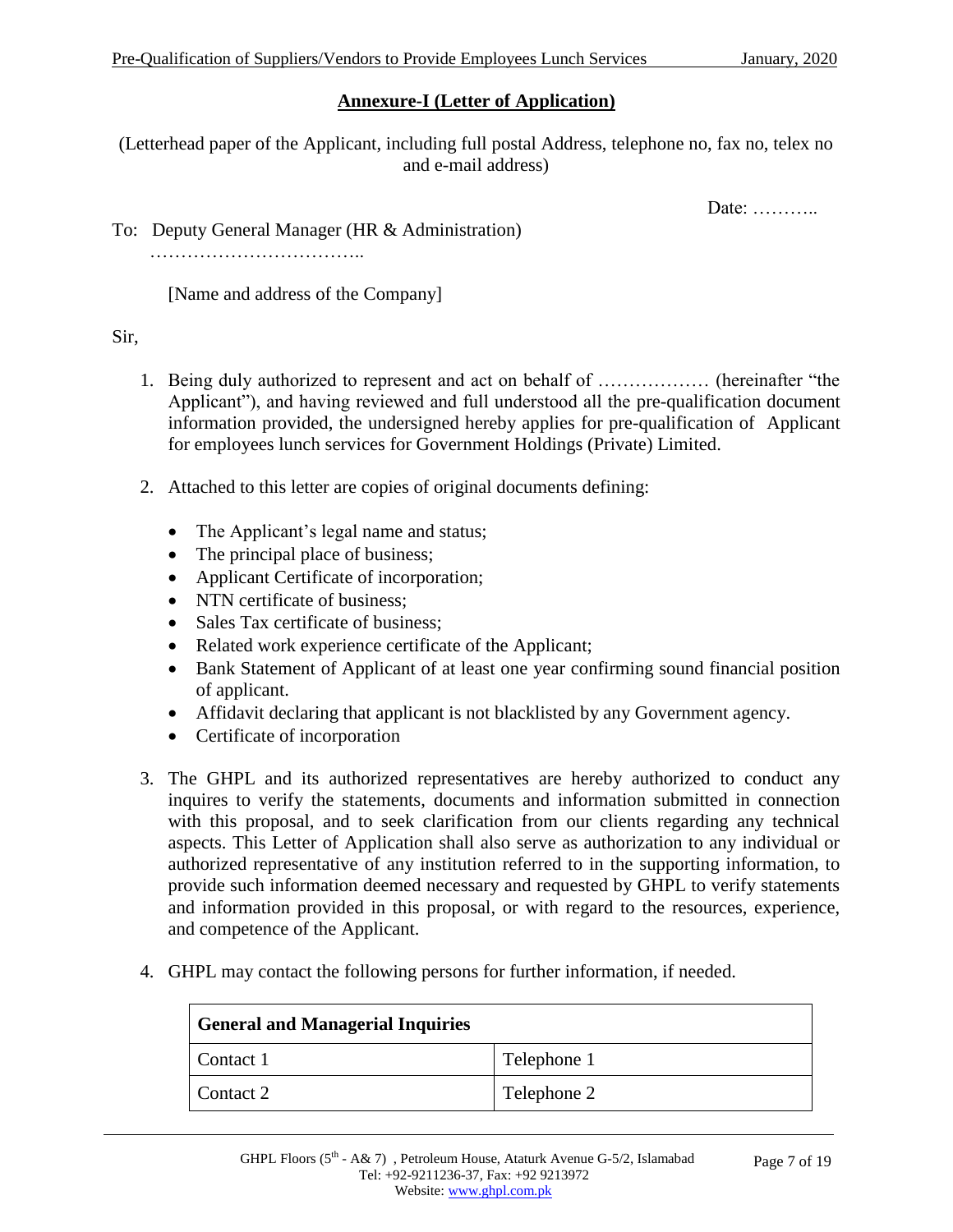5. The undersigned declare that the statements made and the information provided in the proposal are complete, true and correct in every detail.

We remain,

Yours' sincerely

[Applicant's Stamp]

Authorized Signature:

Name and Title of Signatory:

Name & Address of Applicant:

Cell No. of Authorised Representative:

E-mail address of Authorised Representative:

Mailing address of Authorised Representative: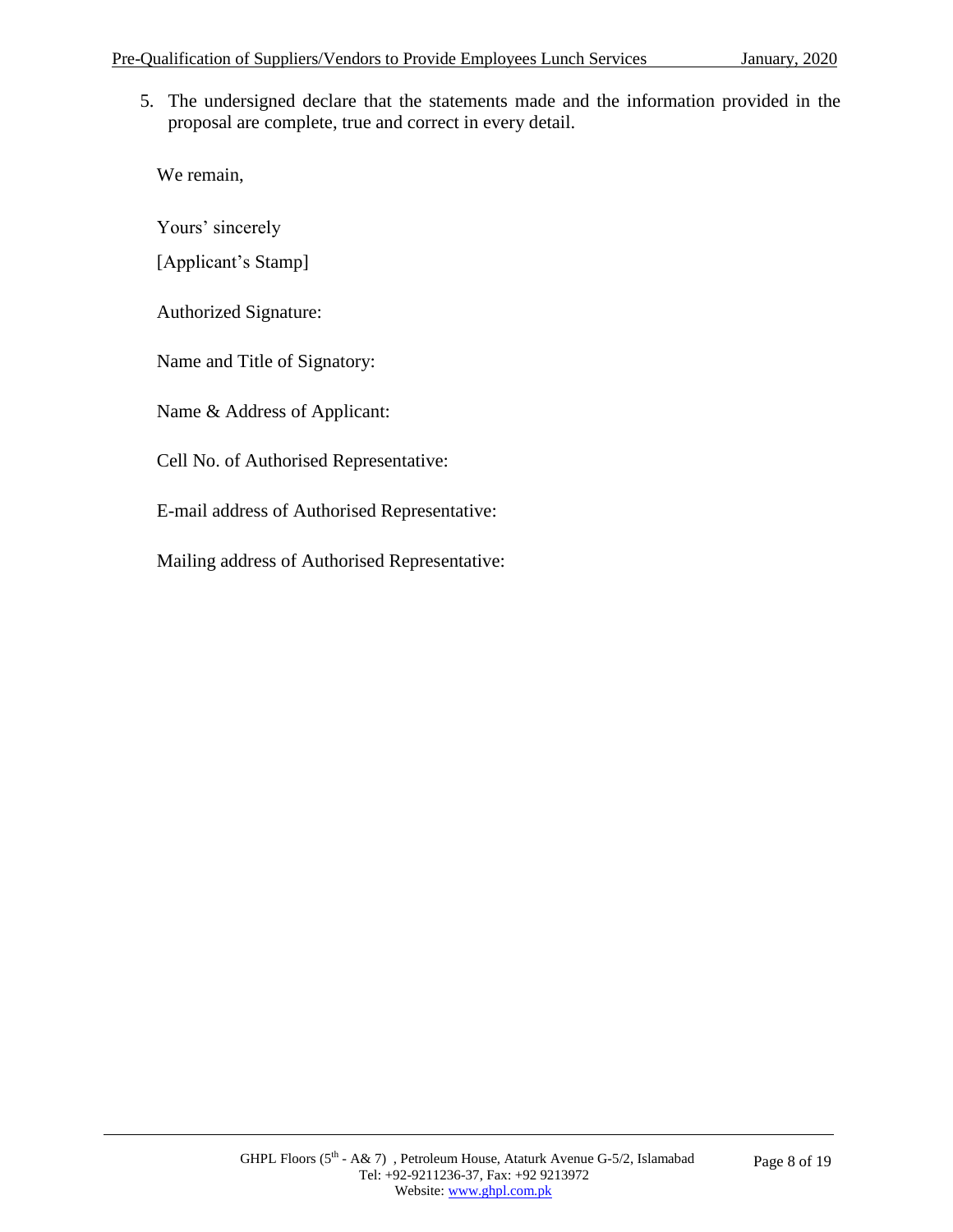|                | <b>Eligibility Response Checklist</b>                                                                           |                                 |  |  |  |
|----------------|-----------------------------------------------------------------------------------------------------------------|---------------------------------|--|--|--|
| Sr.<br>#       | <b>Necessary Eligibility Information</b>                                                                        | Attach the documents<br>YES /NO |  |  |  |
| $\mathbf{1}$   | Applicant should have local office in<br>Islamabad/Rawalpindi                                                   |                                 |  |  |  |
| $\overline{2}$ | Applicant must provide full<br>compliance to Scope of Work                                                      |                                 |  |  |  |
| 3              | Applicant must provide related work<br>experience certificates                                                  |                                 |  |  |  |
| $\overline{4}$ | Evidence of Applicant Registration /<br>Incorporation (Copy required)                                           |                                 |  |  |  |
| 5              | Affidavit on stamp paper, declaring<br>that Applicant is not blacklisted by<br>any government agency/authority. |                                 |  |  |  |
| 6              | Proof of NTN/GST/PST (if<br>applicable)                                                                         |                                 |  |  |  |
| 7              | Bank Statement of the Applicant of at<br>least one year confirming sound<br>financial position of applicant.    |                                 |  |  |  |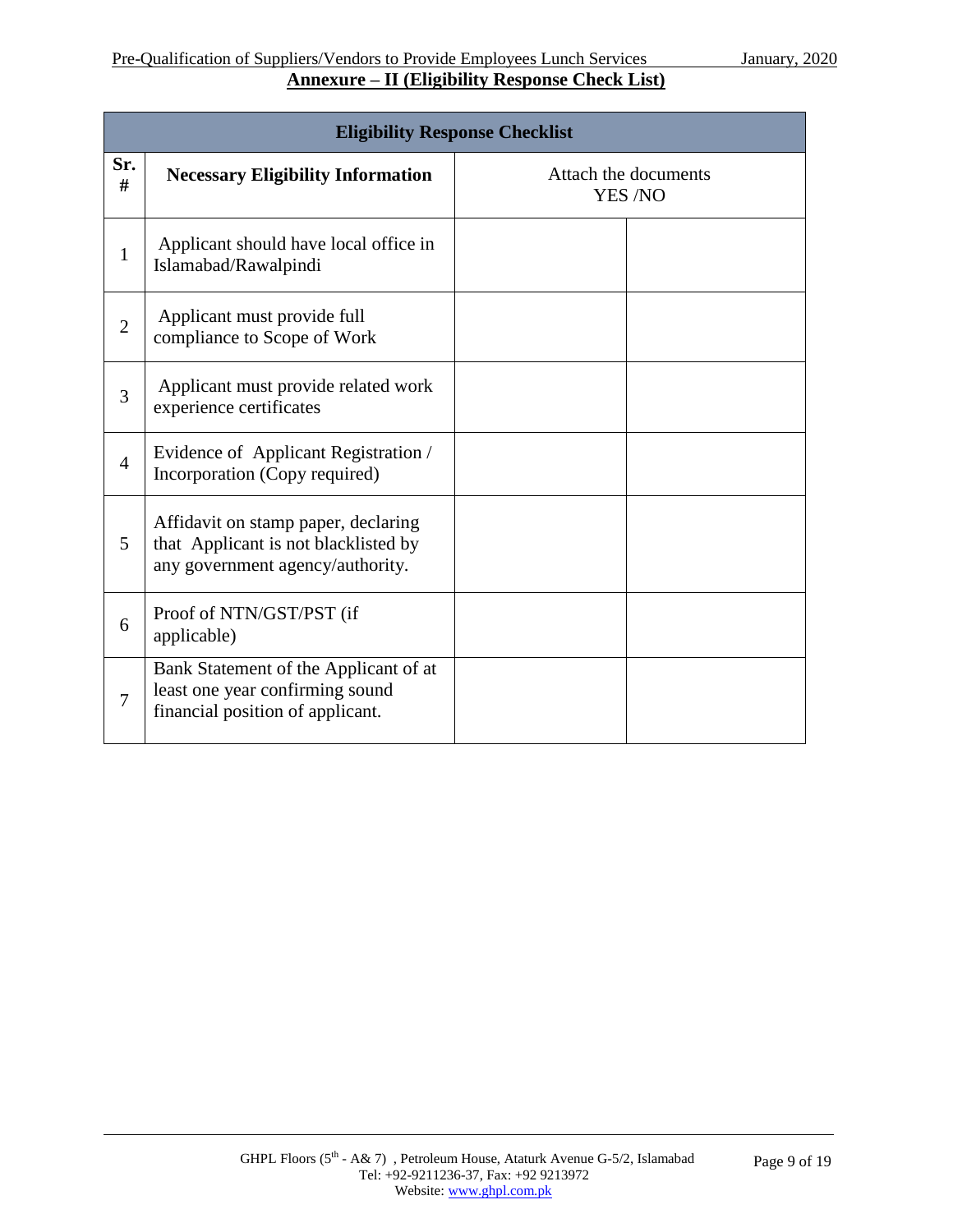|                         | <b>Evaluation Criteria</b>                                             |                |                                 |                                                  |
|-------------------------|------------------------------------------------------------------------|----------------|---------------------------------|--------------------------------------------------|
| Sr.<br>#                | <b>Descriptions</b>                                                    | <b>Points</b>  | <b>Maximum</b><br><b>Points</b> | (Attachments)                                    |
| $\mathbf{1}$            | <b>Applicant experience in Catering</b><br>and Foods Services business |                | 50                              |                                                  |
|                         | More than 3 years experience                                           | 50             |                                 | Attach company<br>profile with<br>necessary work |
|                         | 2 to 3 years                                                           | 35             |                                 | experience<br>certificates                       |
|                         | Less than 02 years experience                                          | 10             |                                 |                                                  |
| $\overline{2}$          | <b>Number of clients</b>                                               |                | 30                              |                                                  |
|                         | 05 or more than 05 clients                                             | 30             |                                 | Attach past Work                                 |
|                         | 03 to 04 clients                                                       | 15             |                                 | Order /Contract<br>etc.                          |
|                         | Less than 03 clients                                                   | 0 <sub>5</sub> |                                 |                                                  |
| $\overline{\mathbf{3}}$ | List of Staff (As per Annex-V)                                         |                | 20                              |                                                  |
|                         | <b>Total Marks Awarded</b>                                             |                | 100                             |                                                  |
|                         | <b>Passing Criteria</b>                                                |                |                                 | 75 Marks                                         |

#### **Annexure – III (Evaluation Criteria)**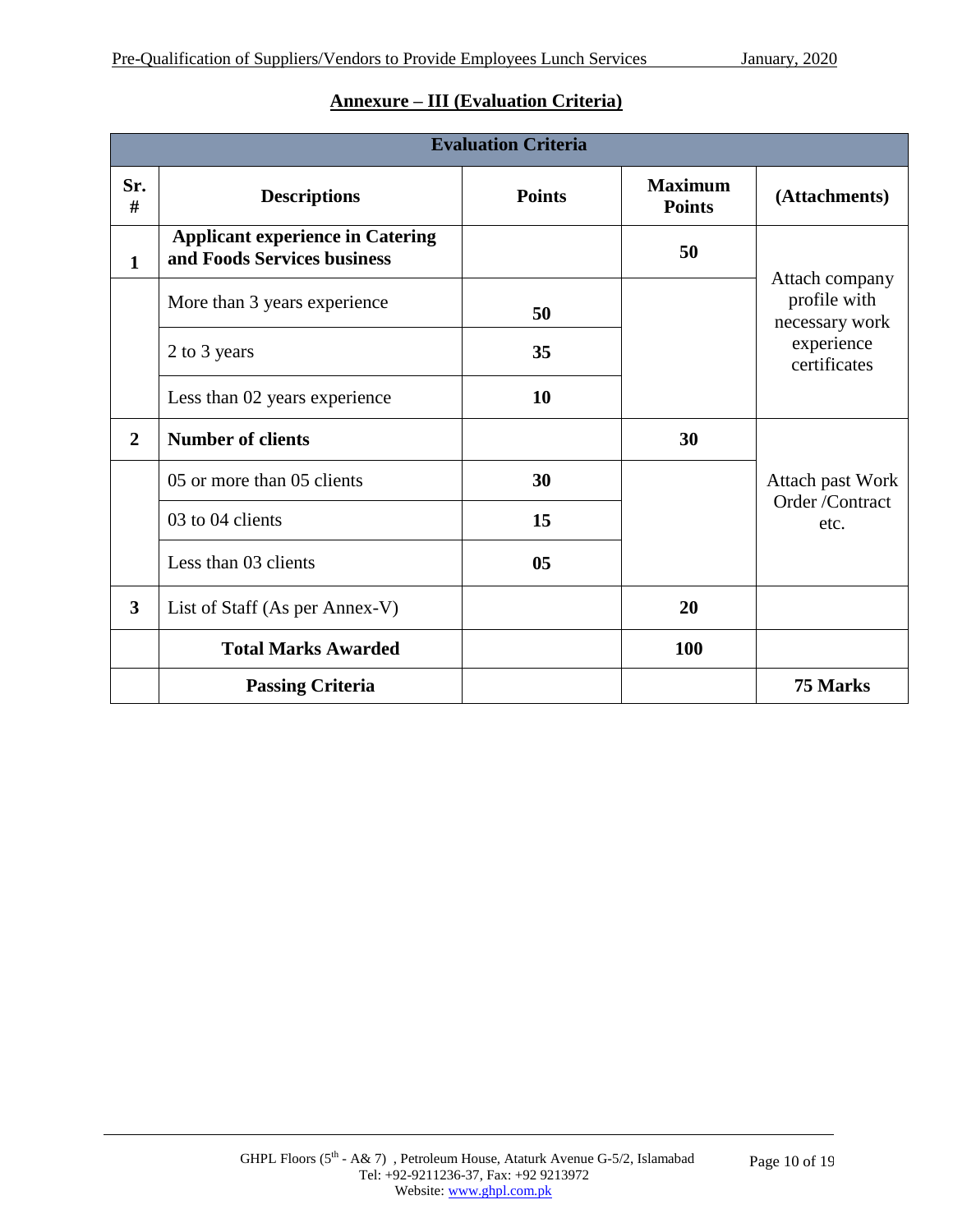#### **Annexure – IV (Applicant's Information)**

| <b>Applicant's Information</b> |                                                                      |                 |  |  |
|--------------------------------|----------------------------------------------------------------------|-----------------|--|--|
| $Sr.$ #                        | <b>Required Information</b>                                          | <b>Response</b> |  |  |
| $\mathbf{1}$                   | Legal name of the Applicant                                          |                 |  |  |
| $\overline{2}$                 | Year of Registration / Establishment of the<br>Applicant             |                 |  |  |
| 3                              | <b>National Tax Number</b>                                           |                 |  |  |
| $\overline{4}$                 | General /Sales Tax Number                                            |                 |  |  |
| 5                              | Status of Organization (whether company,<br>partnership or otherwise |                 |  |  |
| 6                              | Name and designation of 'Head of<br>Applicant'                       |                 |  |  |
|                                | Mobile:                                                              |                 |  |  |
|                                | Phone/s:                                                             |                 |  |  |
| $\overline{7}$                 | Email:                                                               |                 |  |  |
|                                | Fax:                                                                 |                 |  |  |
|                                | <b>Address of Applicant:</b>                                         |                 |  |  |
|                                | Website address:                                                     |                 |  |  |
|                                | Name and designation of Contact<br>Person':                          |                 |  |  |
|                                | Phone/s:                                                             |                 |  |  |
| 8                              | Email:                                                               |                 |  |  |
|                                | Fax:                                                                 |                 |  |  |
|                                | Mobile:                                                              |                 |  |  |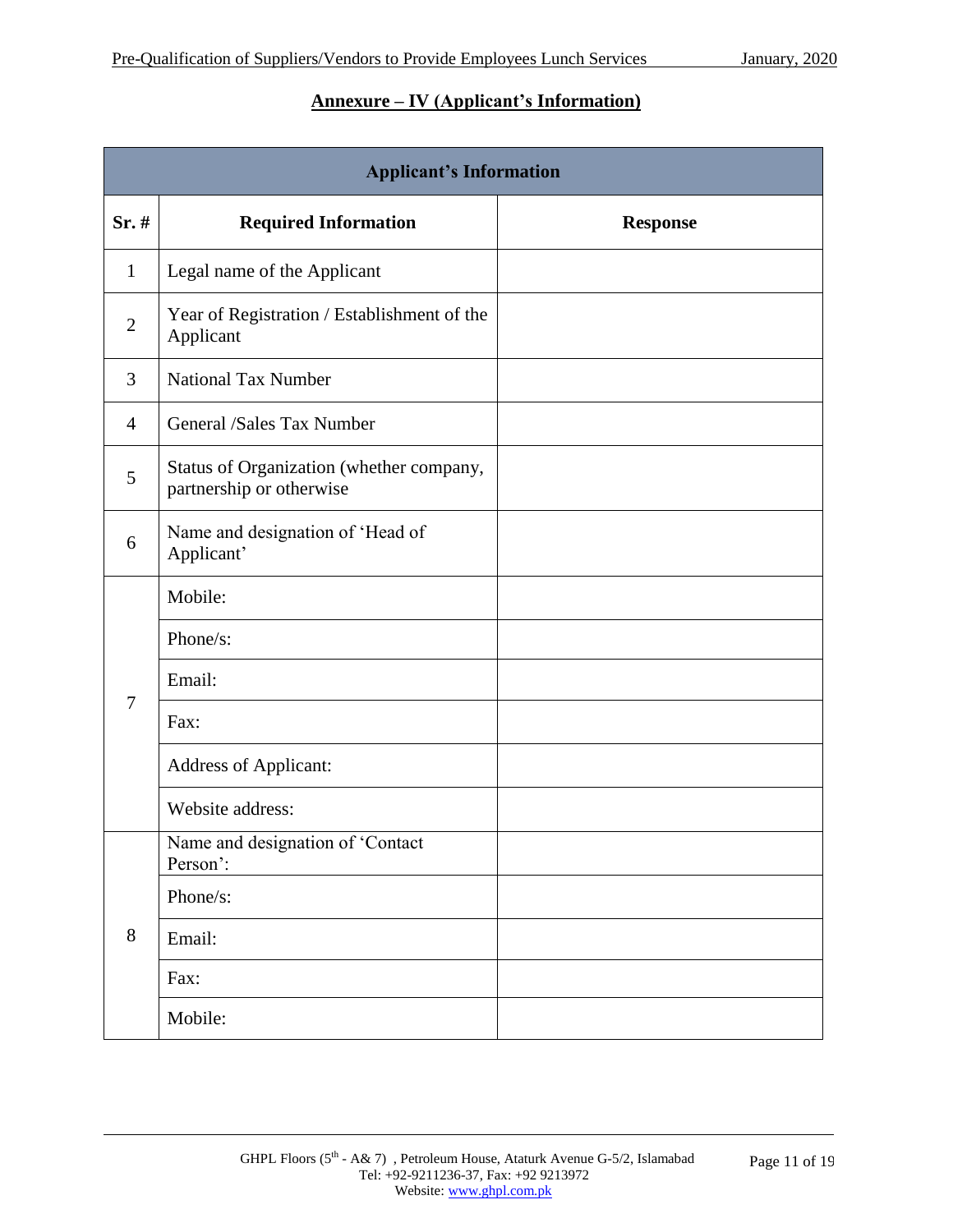| <b>Key Staff</b> |                      |                    |                             |                                                                     |
|------------------|----------------------|--------------------|-----------------------------|---------------------------------------------------------------------|
| Sr.<br>$\#$      | <b>Name of Staff</b> | <b>Designation</b> | Area of<br><b>Expertise</b> | Number of<br><b>Years in</b><br>associated with<br><b>Applicant</b> |
| $\mathbf{1}$     |                      |                    |                             |                                                                     |
| $\overline{2}$   |                      |                    |                             |                                                                     |
| 3                |                      |                    |                             |                                                                     |
| $\overline{4}$   |                      |                    |                             |                                                                     |
| 5                |                      |                    |                             |                                                                     |

### **Annexure – V (Key Staff of the Applicant)**

You may add more information, if applicable.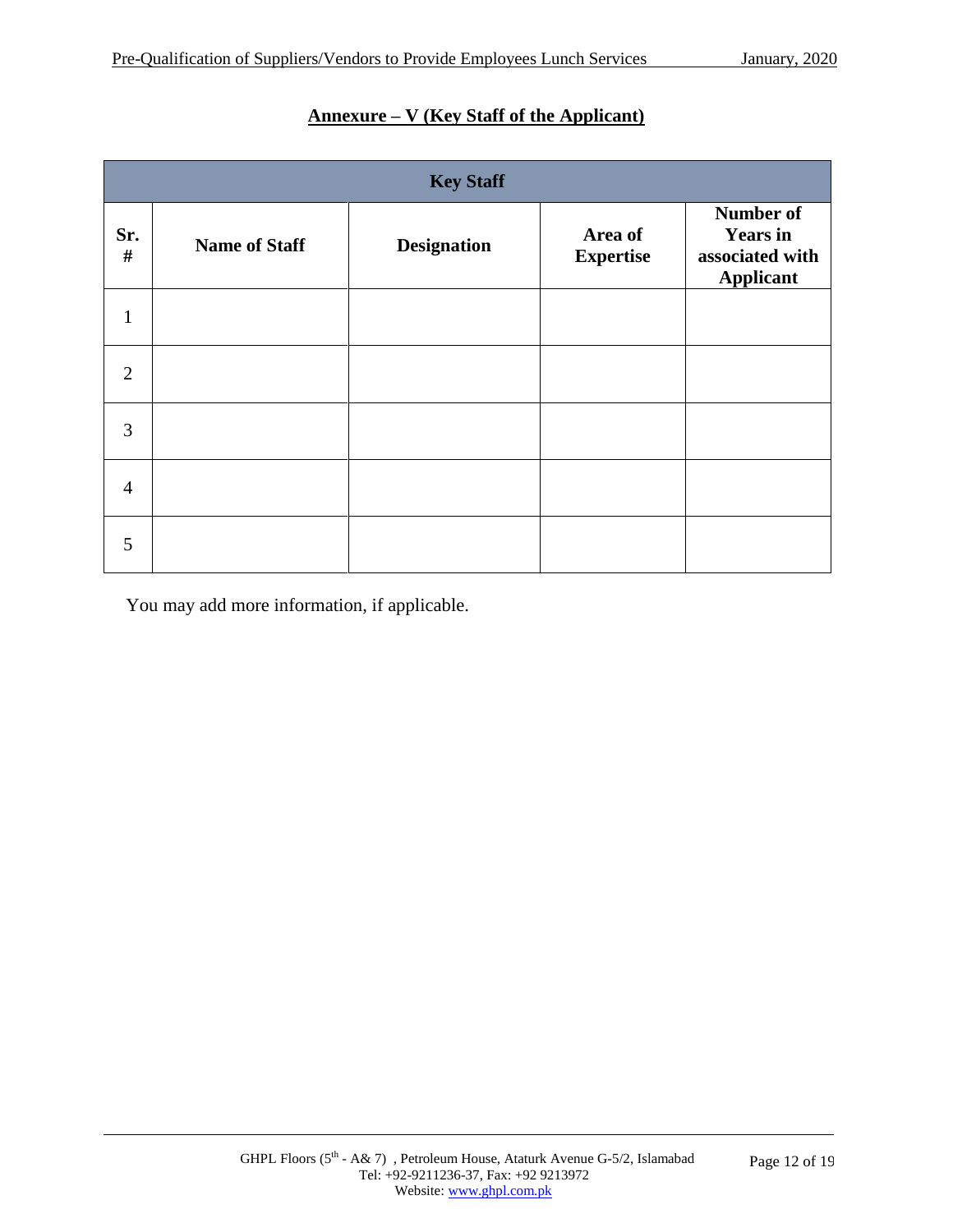#### **SCOPE OF WORK (SOW)**

- i. Interested Suppliers/Vendors will be responsible to prepare, and deliver at the office five days a week, the lunch for the Company's staff as per the schedule mentioned in Annex-xx.
- ii. Supplier is responsible to arrange all the food and related material for preparation of Lunch. The Supplier will use their own kitchen and related facilities for preparation of Lunch.
- iii. The Supplier must use fresh food material for preparation of Lunch and the Company will conduct routine visits to check the hygiene, food material and process of preparation of food.
- iv. Supplier is responsible to facilitate the Company's staff for food audit and it is their responsibility to make available the cooking material for the checking/inspection to the satisfaction of the Company.
- v. Lunch should be packed/served in 'Lunch Boxes'.
- vi. Packing material should be environment friendly, clean and hygienic. Any types of breakage, spoilage, wear or tear in packing material will not be acceptable.
- vii. The Supplier is responsible to deliver the Lunch Boxes to the Company. In case of any damage and accident found during the preparation, packing and delivery of food to the Company, the Company will not be responsible.
- viii. The Company will provide daily attendance to the Supplier so that lunch is prepared per head basis.
- ix. Food should be prepared in quality cooking oil as per health highest standards however **no Banaspati Ghee etc. shall be used in any food item in any case.** The Company will appreciate if fresh vegetables, fruits are used on daily basis and flour of a high quality/chakki be used.
- x. The Kitchen area should be kept clean & hygienic. A surprise visit may be conducted during the contract period by the representatives of the Company.
- xi. The cooking staff who prepare, pack and deliver the food must wear neat and clean dress/uniform.
- xii. In case of continuous unsatisfactory service found, the Company has the right to cancel the contract and en-cash the performance guarantee.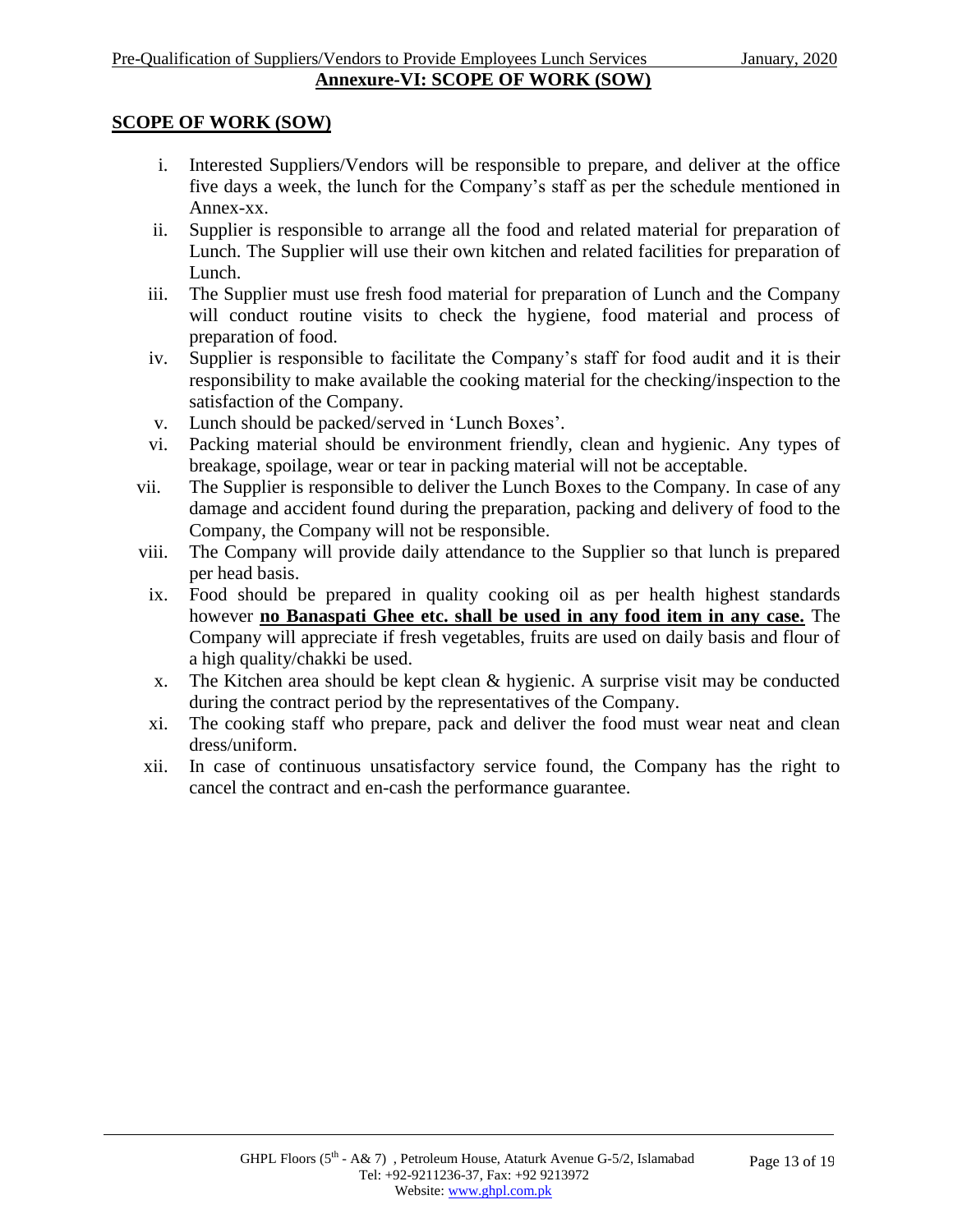Below is the proposed menu (which may change from time to time with mutual consent of the parties) for one month however interested Suppliers are encouraged to propose a healthier menu.

| Week 1 Menu: |  |  |
|--------------|--|--|
|--------------|--|--|

| <b>Monday</b>                  | <b>Tuesday</b>                         | Wednesday                               | <b>Thursday</b>                       | Friday                     |
|--------------------------------|----------------------------------------|-----------------------------------------|---------------------------------------|----------------------------|
| Chicken Dish                   | Plain Zeera Rice<br>(Basmati) (Boiled) | Aloo<br>Qeema/Aloo<br>Gosht             | Seasonal<br>Vegetable                 | Chicken Biryani            |
| Rotti<br>$(02 \text{ Nos})$    | DAAL with Shami<br>Kabab               | Plain<br>Roti/Chapatai<br>$(02$ Nos $)$ | Plain Nan/Rotti<br>$(02 \text{ Nos})$ | Two<br><b>Mutton Kabab</b> |
| <b>Fresh Seasonal</b><br>Fruit | <b>Fresh Seasonal</b><br>Fruit         | <b>Fresh Seasonal</b><br>Fruit          | <b>Fresh Seasonal</b><br>Fruit        | Gajar Halwa/<br>Kheer etc. |
| <b>Yogurt Raita</b>            | <b>Yogurt Raita</b>                    | <b>Yogurt Raita</b>                     | <b>Yogurt Raita</b>                   | <b>Yogurt Raita</b>        |
| Vegetable Salad                | Vegetable Salad                        | Vegetable Salad                         | Vegetable Salad                       | Vegetable Salad            |

#### Week 2 Menu:

| <b>Monday</b>                  | <b>Tuesday</b>                           | Wednesday                      | <b>Thursday</b>                | <b>Friday</b>                       |
|--------------------------------|------------------------------------------|--------------------------------|--------------------------------|-------------------------------------|
| Daal (any)                     | Seasonal<br>Vegetable                    | <b>Chinese Rice</b>            | Karhi Pakorra                  | Chicken Palao                       |
| Roti<br>$(02$ Nos)             | Plain Roti/Chapati<br>$(02 \text{ Nos})$ | Manchurian                     | Plain Nan/Rotti<br>$(02$ Nos)  | Two<br>Kabab (Shami,<br>Cutlus etc) |
| <b>Fresh Seasonal</b><br>Fruit | <b>Fresh Seasonal</b><br>Fruit           | <b>Fresh Seasonal</b><br>Fruit | <b>Fresh Seasonal</b><br>Fruit | Halwa/ Kheer                        |
| <b>Yogurt Raita</b>            | <b>Yogurt Raita</b>                      | <b>Yogurt Raita</b>            | <b>Yogurt Raita</b>            | <b>Yogurt Raita</b>                 |
| Vegetable Salad                | Vegetable Salad                          | Vegetable Salad                | Vegetable Salad                | Vegetable Salad                     |

#### Week 3 Menu:

| Monday                         | Tuesday                          | Wednesday                      | Thursday                       | Friday               |
|--------------------------------|----------------------------------|--------------------------------|--------------------------------|----------------------|
| Aloo Keema<br>(Mutton)         | Mix Vegetable                    | Chicken Fried<br>Rice          | Haleem                         | Chicken Tikka        |
| Plain Nan/Roti<br>$(02$ Nos)   | Plain Roti/Chapati<br>$(02$ Nos) | Two<br>Mutton/Chicken<br>Kabab | Roti/Chapati<br>$(02$ Nos $)$  | <b>Mash Potatoes</b> |
| <b>Fresh Seasonal</b><br>Fruit | <b>Fresh Seasonal</b><br>Fruit   | <b>Russian Salad</b>           | <b>Fresh Seasonal</b><br>Fruit | Kheer/Halwa          |
| <b>Yogurt Raita</b>            | <b>Yogurt Raita</b>              | <b>Yogurt Raita</b>            | <b>Yogurt Raita</b>            | <b>Yogurt Raita</b>  |
| Vegetable Salad                | Vegetable Salad                  | Vegetable Salad                | Vegetable Salad                | Vegetable Salad      |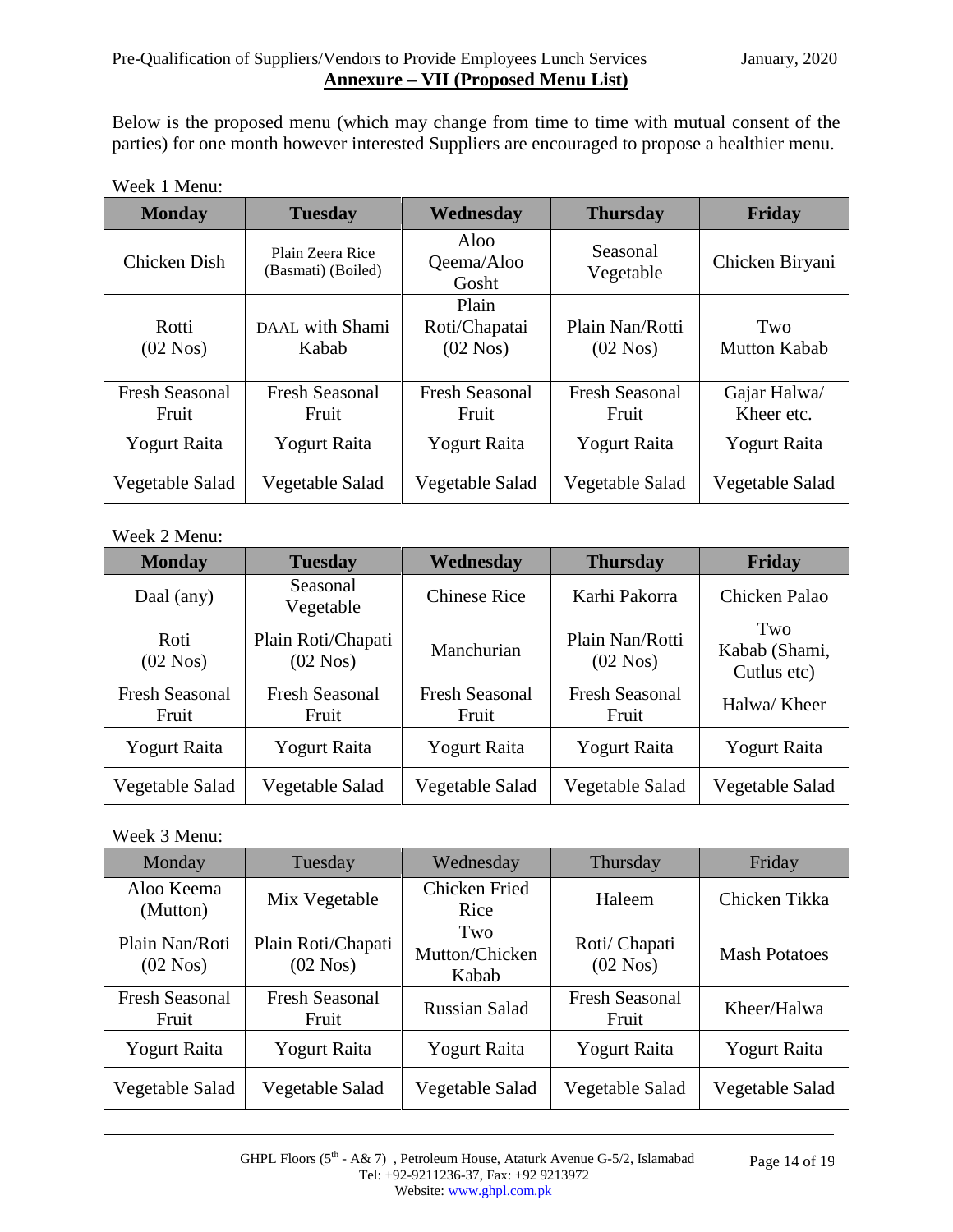| <b>Monday</b>                  | <b>Tuesday</b>                     | Wednesday                      | <b>Thursday</b>                | Friday                     |
|--------------------------------|------------------------------------|--------------------------------|--------------------------------|----------------------------|
| Chicken                        | Seasonal                           | <b>Plain Rice</b>              | <b>Club Sandwiches</b>         | <b>Chinese Fried</b>       |
| <b>Boneless Handi</b>          | Vegetable                          | (Basmati)                      |                                | Rice                       |
| Plain Nan/Rotti<br>$(02$ Nos)  | Plain<br>Roti/Chapatai (02<br>Nos) | Daal                           | Coleslaw                       | Two<br><b>Mutton Kabab</b> |
| <b>Fresh Seasonal</b><br>Fruit | <b>Fresh Seasonal</b><br>Fruit     | <b>Fresh Seasonal</b><br>Fruit | <b>Fresh Seasonal</b><br>Fruit | Halwa/Kheer                |
| <b>Yogurt Raita</b>            | <b>Yogurt Raita</b>                | Yogurt Raita                   | <b>Yogurt Raita</b>            | <b>Yogurt Raita</b>        |
| Vegetable Salad                | Vegetable Salad                    | Vegetable Salad                | Vegetable Salad                | Vegetable Salad            |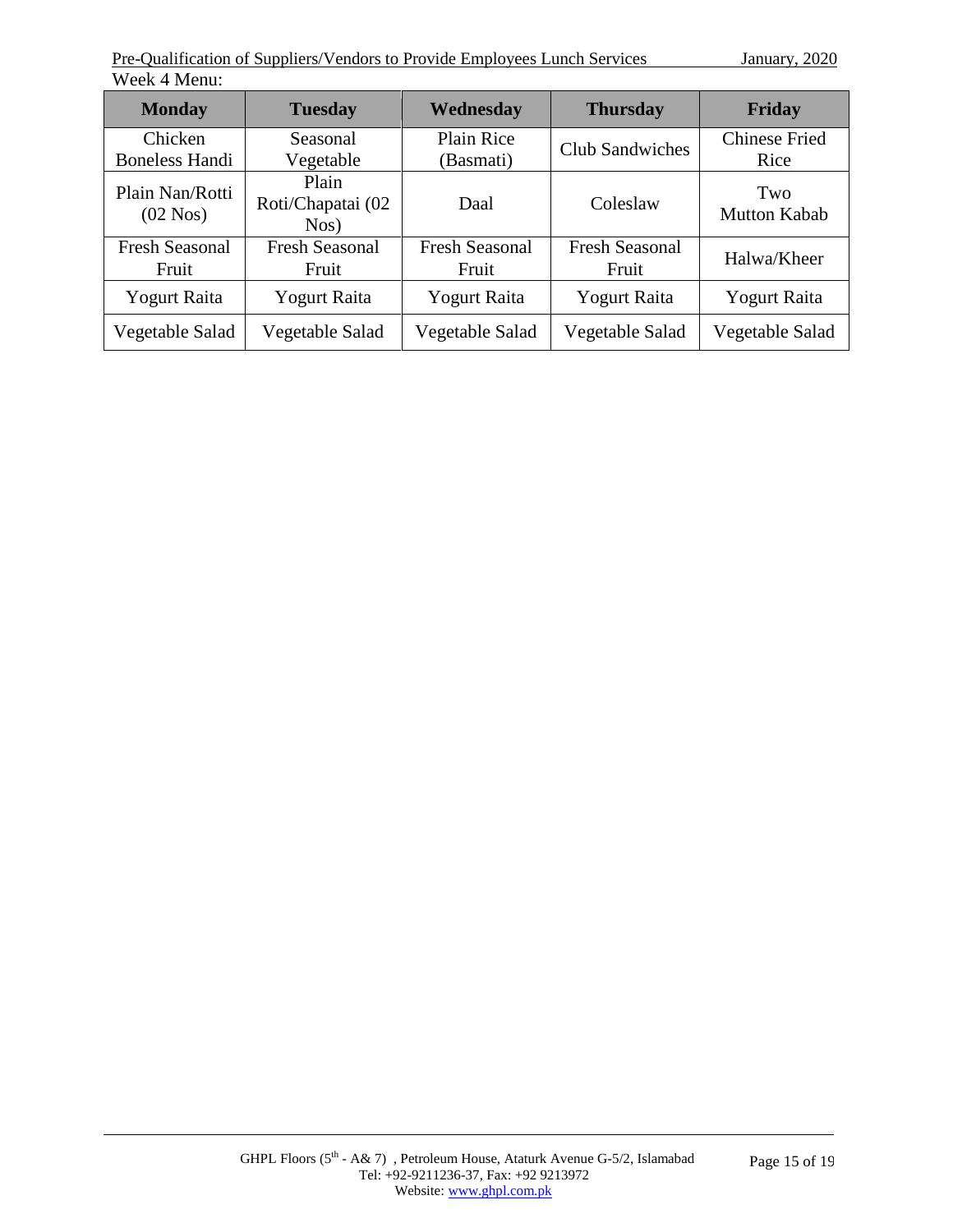This Agreement for provision and supply of lunch services (hereinafter referred to as "this Agreement") is made on this \_\_\_\_\_\_\_\_\_ day of \_\_\_\_\_\_\_\_\_\_, 2020

#### By and Between

**Government Holdings (Private) Limited**, a public sector company established under the Companies Ordinance, 1984, having its registered office at Floors ( $5<sup>th</sup>$ -A & 7), Petroleum House, Ataturk Avenue, G-5/2, Islamabad (hereinafter referred as 'GHPL') which expression wherever the context so permits shall mean and include its successors-in-interest and permitted assignees of the one part;

#### And

M/s  $\bullet$ ], a Supplier/Vendor established under the Companies Ordinance, 1984, having its registered office at [●] (hereinafter referred as "the Supplier/Vendor") which expression wherever the context so permits shall mean and include its successors-in-interest and permitted assignees of the other part.

Both GHPL and the Pre-qualified Supplier may be collectively referred to hereinafter as "the Parties" and either of them individually as "Party".

WHEREAS, GHPL is a upstream oil & gas company working under the umbrella of Ministry of Energy (Petroleum Division);

WHEREAS, GHPL intends to engage the experience Supplier/Vendor for provision & supply of Lunch Services as defined in Clause 5.

WHEREAS, the Pre-qualified Supplier/Vendor warrants and represents that it has relevant experience and capability to provide the said Services in accordance with the terms of this Agreement.

AND WHEREAS the Supplier/Vendor has qualified through pre-qualification process and has agreed to perform the required Services in accordance with the terms and conditions hereinafter set forth.

NOW THEREFORE, in consideration of the mutual covenants and agreements the Parties hereto, agree to the following terms and conditions:

#### **1. Services**

- i. Only pre-qualified Suppliers shall be invited to submit their proposals as per Rules and selected for provision and supply of Lunch to its staff, based on the factors i.e. quality and hygiene of food and reasonableness of the price.
- ii. The Suppliers will not sub-let the contract to any other Supplier otherwise the contract is liable to be terminated and security deposit will be forfeited.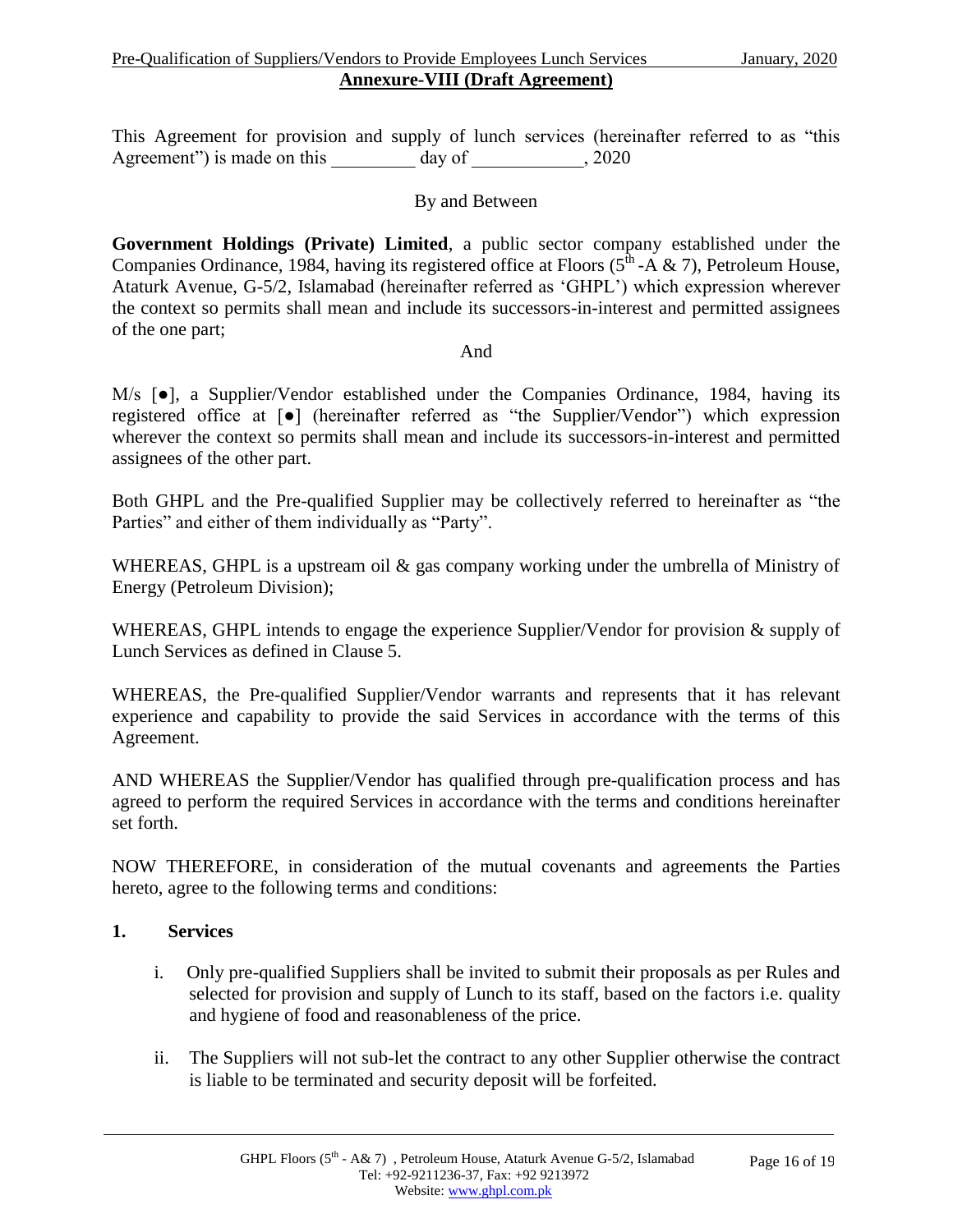#### **2**. **Scope of Work**

2.1 Subject to clause ( ) of ITB document, the Pre-qualified Supplier shall perform the work which *inter alia* includes:

- i. Interested Suppliers/Vendors will be responsible to prepare, and deliver at the office five days a week, the lunch for the Company's staff as per the schedule mentioned in Annex-xx.
- ii. Supplier is responsible to arrange all the food and related material for preparation of Lunch. The Supplier will use their own kitchen and related facilities for preparation of Lunch.
- iii. The Supplier must use fresh food material for preparation of Lunch and the Company will conduct routine visits to check the hygiene, food material and process of preparation of food.
- iv. Supplier is responsible to facilitate the Company's staff for food audit and it is their responsibility to make available the cooking material for the checking/inspection to the satisfaction of the Company.
- v. Lunch should be packed/served in 'Lunch Boxes'.
- vi. Packing material should be environment friendly, clean and hygienic. Any types of breakage, spoilage, wear or tear in packing material will not be acceptable.
- vii. The Supplier is responsible to deliver the Lunch Boxes to the Company. In case of any damage and accident found during the preparation, packing and delivery of food to the Company, the Company will not be responsible.
- viii. The Company will provide daily attendance to the Supplier so that lunch is prepared per head basis.
- ix. Food should be prepared in quality cooking oil as per health highest standards however **no Banaspati Ghee etc. shall be used in any food item in any case.** The Company will appreciate if fresh vegetables, fruits are used on daily basis and flour of a high quality/chakki be used.
- x. The Kitchen area should be kept clean & hygienic. A surprise visit may be conducted during the contract period by the representatives of the Company.
- xi. The cooking staff who prepare, pack and deliver the food must wear neat and clean dress/uniform.
- xii. In case of continuous unsatisfactory service found, the Company has the right to cancel the contract and en-cash the performance guarantee.

#### **3. Term & Termination**

- 3.1 This Agreement shall be valid for a period of three (3) years whereafter it may be renewed on such terms and conditions as agreed by both Parties.
- 3.2 Notwithstanding the foregoing, GHPL may without assigning any reason and at its sole and absolute discretion terminate this Agreement at any time by serving one (1) month prior written notice.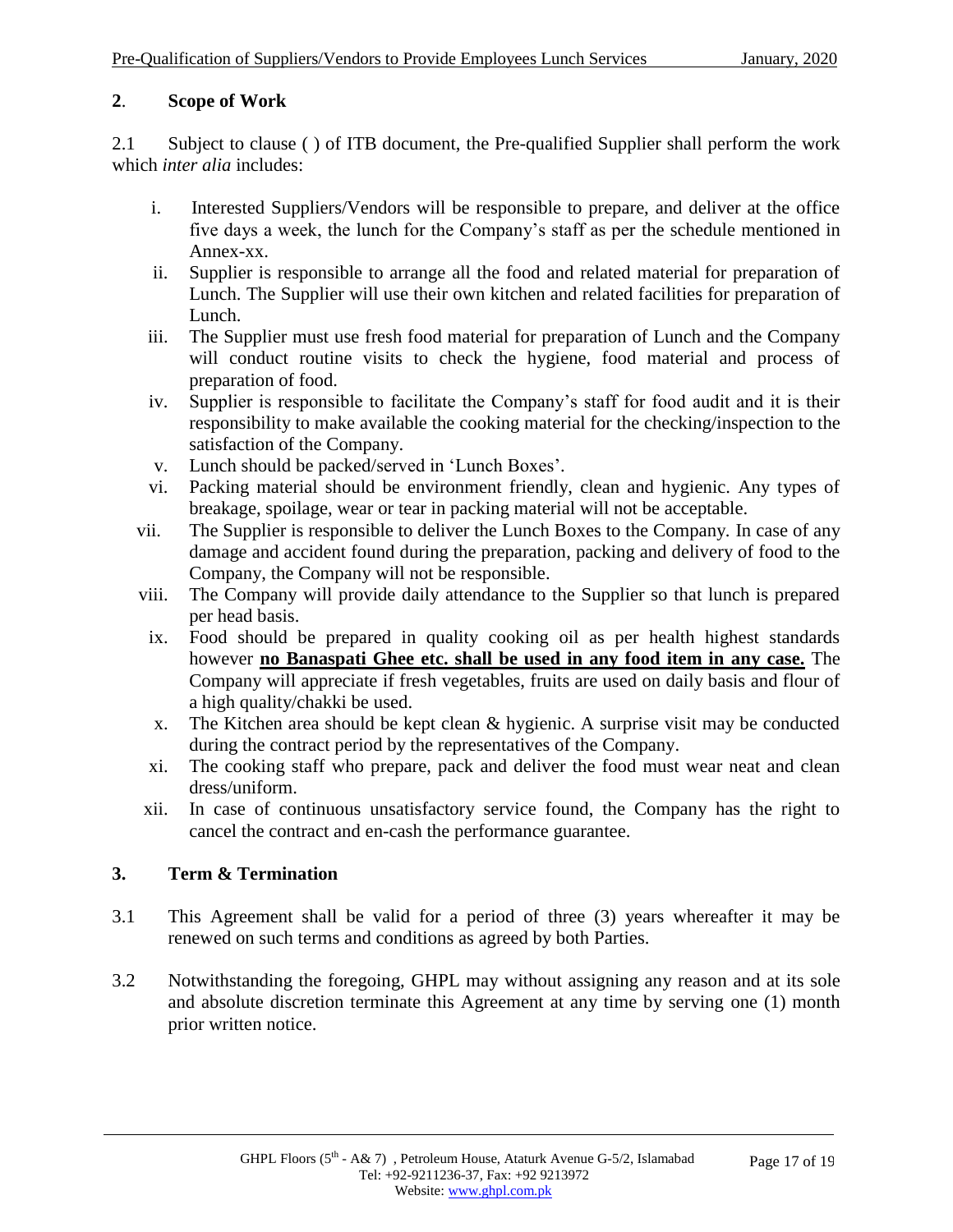#### **4. Payment Procedure**

- 4.1 GHPL shall pay to the selected Supplier/Vendor the amount finalized and which shall be determined for that particular assignment / matter for specific period as per the agreed terms and Condition.
- 4.2 The Supplier shall raise an invoice within a period of five (05) days of respective month. GHPL will pay the invoices after completion of necessary approvals within ten days after receipt of the invoice. Taxes shall be deducted at source as per applicable laws at the time of payment.

#### **5. Performance Guarantee**

The selected Pre-qualified Supplier/Vendor shall furnish a performance guarantee of ten (10) per cent of total quoted price for one month.

#### **6. Miscellaneous**

- 6.1 The Parties shall agree to amicably resolve any dispute, which may arise, under the Agreement through good faith negotiations. In case of no resolution of the dispute by the authorized representatives, the matter shall be referred to the management of GHPL who shall resolve the dispute and its decision shall be final and binding. While the parties are resolving their disputes both sides shall continue to perform their obligations under the Agreement.
- 6.2 Any notice or request required or permitted to be given or made under this Agreement shall be in English language. Such notice or request shall be deemed to be duly given or made when it shall have been delivered by hand or through registered mail or courier on the following address:

| GHPL.                    | <b>Pre-qualified Supplier/Vendor</b> |
|--------------------------|--------------------------------------|
| [Name of Representative] | [Name of Representative]             |
| [Designation]            | [Designation]                        |
| Land-line number:        | Land-line number:                    |
| Fax number:              | Fax number:                          |
| e-mail address:          | e-mail address:                      |
| Islamabad.               | Address:                             |

6.3 The Agreement shall be governed by and interpreted in accordance with the laws of Pakistan as amended from time to time.

**IN WITNESS** whereof the Parties hereto have caused this Agreement to be executed in accordance with the laws of Pakistan as of the day, month and year first indicated above.